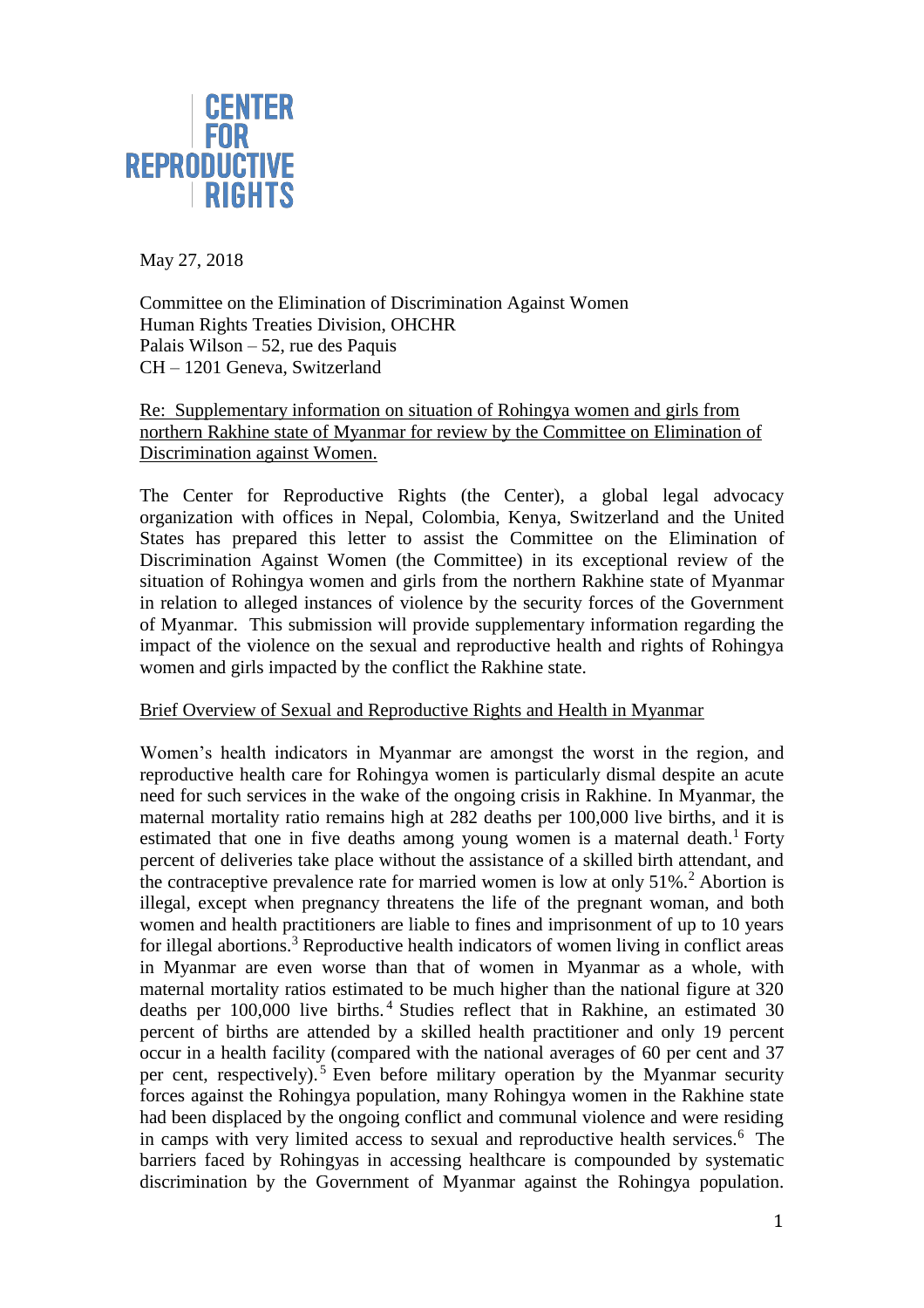Rohingyas were denied citizenship of Myanmar under a law passed in 1982, and they have been steadily persecuted since then through communal violence and military crackdowns.<sup>7</sup>

## Sexual and Reproductive Rights Violations Resulting from the Military Operation against the Rohingya by the Government of Myanmar

Since August 25, 2017, Myanmar security forces have committed widespread sexual violence against Rohingya Muslims in Myanmar's Rakhine state as part of its ethnic cleansing campaign.<sup>8</sup> Killings, rapes, arbitrary arrests, and mass arsons of homes by Myanmar security forces have caused an estimated 750,000 Rohingya refugees to cross the border into Cox's Bazar, Bangladesh. Approximately 60% of these new arrivals are women and girls.<sup>9</sup> The Secretary General's special representative, Pramila Patten visited Cox's Bazar in late 2017 and received accounts of sexual violence in Rakhine, including rape, gang rape, forced nudity and abduction from almost every Rohingya woman and girl she interviewed in Cox's Bazar.<sup>10</sup> "While it is difficult to estimate the number of rapes that have occurred, humanitarian agencies in Bangladesh refugee camps report receiving dozens and sometimes hundreds of cases."<sup>11</sup> Humanitarian organizations have reported providing services to 2,756 survivors of sexual and gender-based violence (SGBV), though this figure is likely low due to stigma and other barriers of reporting SGBV.<sup>12</sup> Many of these rapes have resulted in pregnancies.<sup>13</sup>

**Rohingya women and girls in Myanmar.** Despite the acute health risks faced by Rohingya women and girls due to the widespread threat and use of sexual violence against women and girls in Rakhine, recent reporting from the state reveals that the Myanmar government is denying medical care and blocking humanitarian aid to the remaining Rohingya population, including sexual and reproductive health care.<sup>14</sup> According to the UN Office for the Coordination of Humanitarian Affairs, 500,000 Rohingyas remain in Myanmar and face severe discrimination.<sup>15</sup> Approximately 120,000 Rohingyas have been confined to camps in the Sittwe area of Myanmar.<sup>16</sup> Living conditions in these camps are harsh, and women are at risk of gender based violence and abuse.<sup>17</sup> While UNFPA supported clinics provide basic health services in the camps, health referrals are extremely difficult due to the restrictions on movement for the Rohingya population.<sup>18</sup> Even prior to the military operation, Rohingyas residing in the Rakhine state faced serious barriers accessing healthcare and health indicators for the Rohingya population were substantially worse than that of the majority population.<sup>19</sup> Ongoing communal conflict and military crackdown of Rohingyas in the Rakhine state led to the confinement of large numbers of Rohingyas in camps for internally displaced persons, where women report facing discrimination in accessing health services. $20$ 

**Displaced Rohingya women and girls.** Rohingya women and girls who were displaced by the violence and are now in refugee camps in Bangladesh also continue to face grave risks to their sexual and reproductive health both from pregnancies resulting from sexual violence in Rakhine as well as conditions in the camps themselves.<sup>21</sup> Given the mass migration from Myanmar, efforts to address human rights violations experienced by Rohingya women and girls must take a transnational approach to ensure that reproductive rights continue to be respected, protected, and fulfilled not just at the site of conflict but also in refugee settings. Rohingya women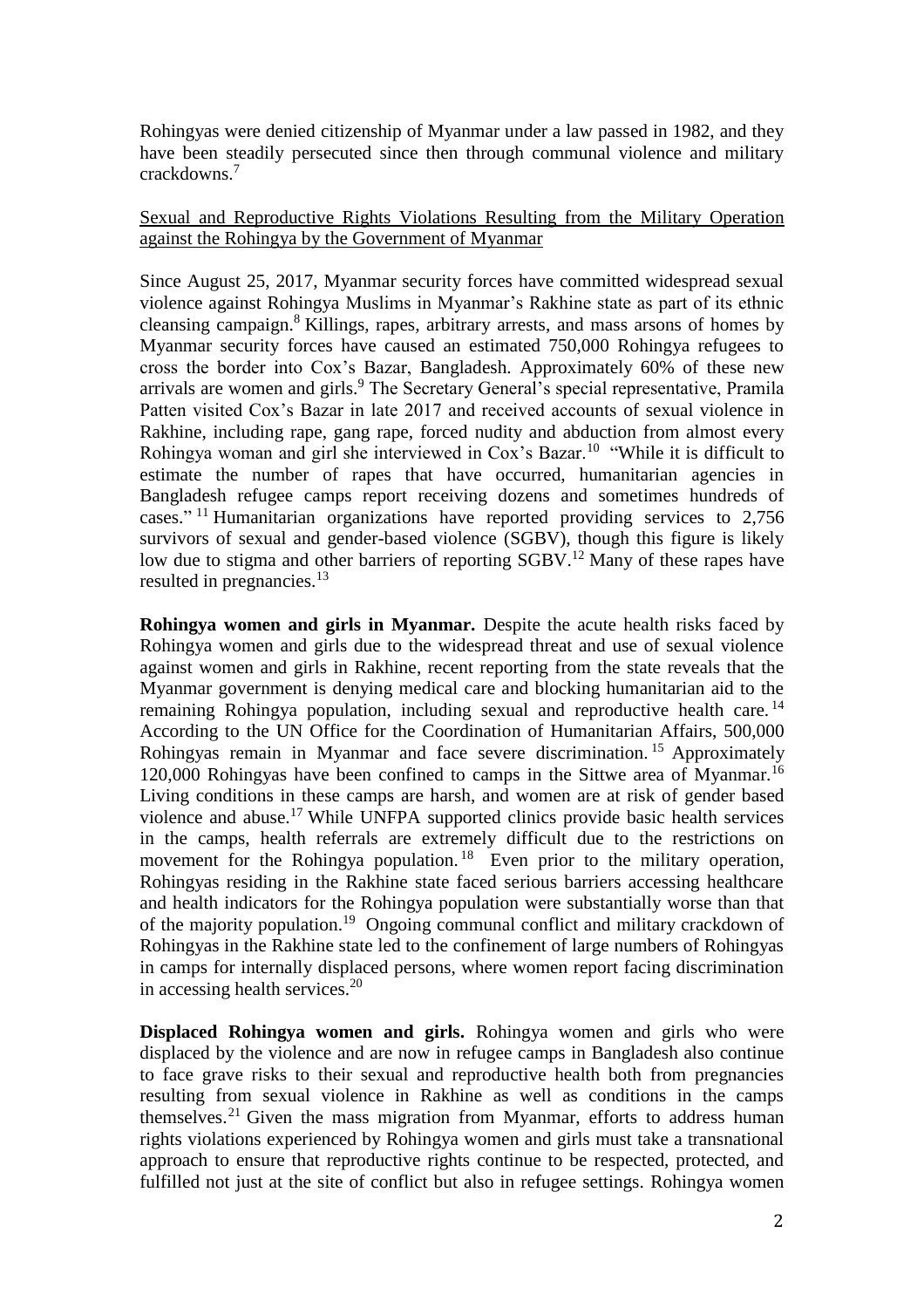and girls in refugee camps in Bangladesh are in dire need of sexual and reproductive health services. Estimates suggest that around twenty-four thousand pregnant and lactating Rohingya women require maternal health-care support in health-care facilities**.** <sup>22</sup> Displaced Rohingya women have limited access to crucial sexual and reproductive health services. $23$  Life-saving emergency obstetric care is not available 24/7 for a majority of residents and access to transportation to health facilities is limited.<sup>24</sup> As a result, Rohingya women face an acute risk of maternal mortality and morbidity. Access to voluntary contraception in refugee camps is limited as only a few health facilities are fully equipped to provide a full range of contraceptives.<sup>25</sup> Policy barriers also prevent health personnel from providing a complete range of contraceptives.<sup>26</sup> For example, refugees are required to provide proof of permanent address to access long-acting, reversible contraceptive methods.<sup>27</sup> Abortion is illegal in Bangladesh except where undertaken to save the life of a pregnant woman;<sup>28</sup> however, the law does provide for "menstrual regulation," which can be performed within twelve weeks<sup>29</sup> of a woman's last menstruation without confirmation of pregnancy.<sup>30</sup> Unfortunately, even menstrual regulation services are available in only ten facilities throughout the camp.<sup>31</sup>

Many of the women and girls who arrived in Bangladesh after being raped by the Myanmar Armed Forces in or around August 2017 are due to give birth in the next few weeks, and there are concerns that many women will not be able to access medical care to give birth safely.<sup>32</sup> These women and girls urgently require access to sexual and reproductive health and psychological counselling services.<sup>33</sup>

Rohingya women and girls in camps in Bangladesh also remain at risk for genderbased violence, including child, early, and forced marriage and trafficking. 34 Overcrowded camps and limited privacy increase security risks for women and girls.<sup>35</sup> Moreover, some Rohingya families have forced girls as young as 11 to marry in hopes of securing more food for themselves and the rest of their families.<sup>36</sup> Child marriages such as these are linked to higher risks of forced initiation into sex and ongoing sexual violence,  $37$  as well as to early pregnancies which are linked to high rates of maternal mortality and morbidity.<sup>38</sup> However, post-rape care, which includes emergency contraception, safe abortion, and counseling services, remains inadequate in the refugee camps,  $39$  with 47 percent of settlement areas still lacking basic clinical management services for survivors of rape and other forms of sexual and reproductive health care.<sup>40</sup>

The risks due to unwanted pregnancies and severe shortage of reproductive health services will be heightened in the upcoming rain and monsoon season. $41$  Floods and landslides will make it even more challenging for humanitarian groups to provide lifesaving obstetric care services to women and girls who will be exposed to greater risks of disease in addition to maternal mortality and morbidity.

Although Rohingya refugees have a right to return to Myanmar and Bangladesh is making efforts to repatriate refugees, the security of the Rohingya population must be a priority in any proposed repatriation process.<sup> $42$ </sup> The Government of Myanmar must guarantee that Rohingya women will not be subjected to further violence when they return to Rakhine state and they must not be deprived of crucial reproductive and sexual health services. Repatriation must not take place prior to guarantees by the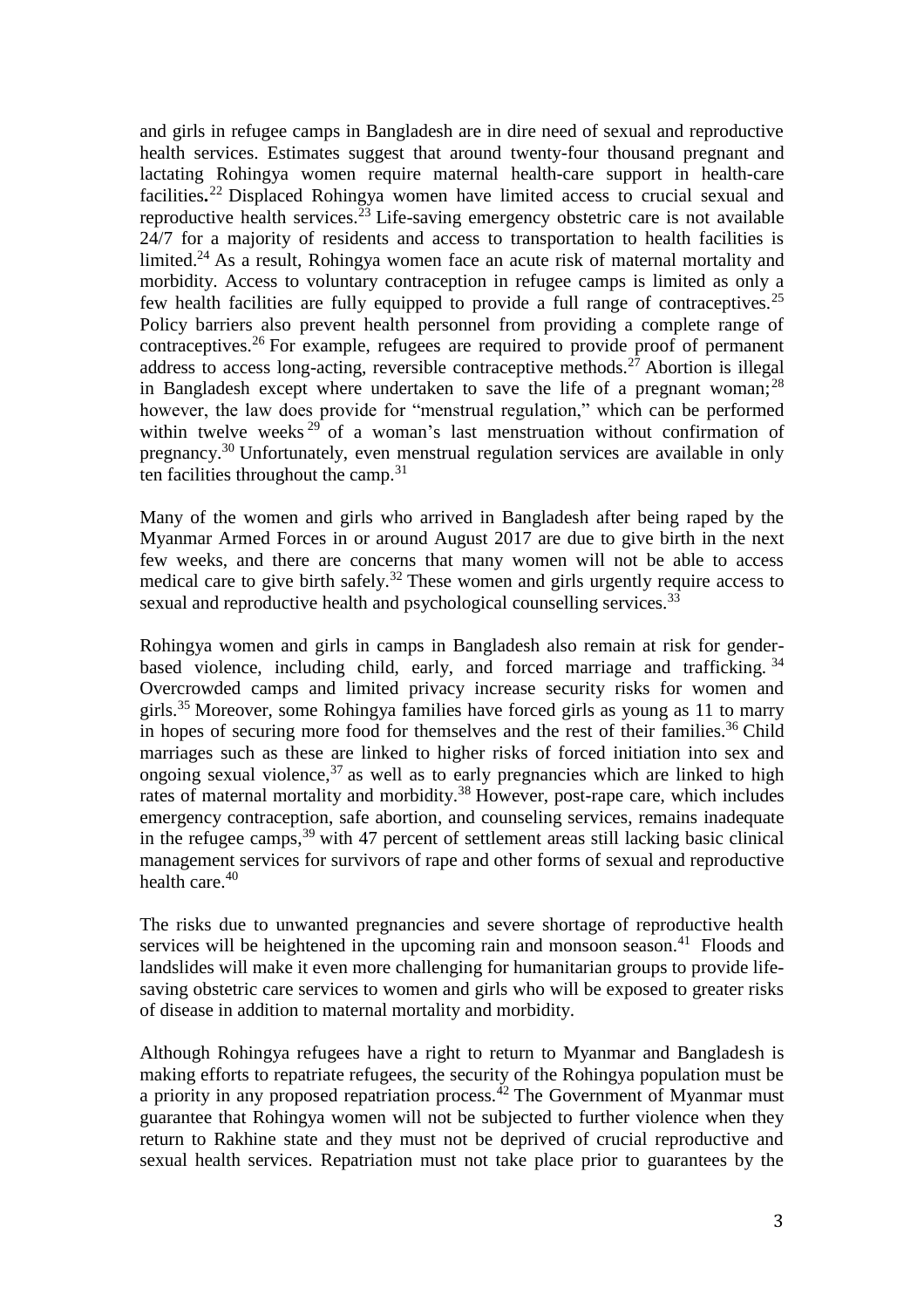Government of Myanmar that it will respect and fulfill the sexual and reproductive health and rights of Rohingya women and girls.

## Sexual and Reproductive Health and Rights of Rohingya Women under International Human Rights Law

The rights of Rohingya women and girls are protected by multiple and complementary bodies of international law, including international human rights law (IHRL), international humanitarian law (IHL), international criminal law, and refugee law. International legal and political bodies have affirmed that fundamental human rights obligations, including sexual and reproductive health and rights (SRHR), continue to apply even during situations of armed conflict.<sup>43</sup> In addition to human rights treaty bodies, the UN Security Council has passed several resolutions in the past 15 years relating to Women, Peace, and Security that touch on SRHR and has urged "United Nations entities and donors to provide non-discriminatory and comprehensive health services, including sexual and reproductive health" to survivors of sexual violence.<sup>44</sup> In addition to specific references to SRHR, these resolutions affirm the applicability of states' human rights obligations in situations of armed conflict.<sup>45</sup>

Access to sexual and reproductive health information and services is fundamental to an adequate humanitarian response to this crisis and to ensuring the rights of Rohingya women and girls under international law. Human rights treaty bodies have found that the denial of safe abortion care to survivors of rape in armed conflict violates the rights to health and privacy and could amount to a violation of the prohibition on ill-treatment. <sup>46</sup> Non-derogable minimum core obligations related to sexual and reproductive health require states to take steps to prevent unsafe abortion and to provide post-abortion care and counseling. They also require states to "repeal or eliminate laws, policies and practices that criminalize, obstruct or undermine individual's or particular group's access to sexual and reproductive health facilities, services, goods and information."<sup>47</sup>

In conflict-affected settings, the CEDAW Committee has explicitly called on states to ensure access to "maternal health services, including antenatal care, skilled delivery services, prevention of vertical transmission and emergency obstetric care . . . complications of delivery or other reproductive health complications, among others."<sup>48</sup> The Committee has interpreted the Convention to require "women seeking asylum and women refugees be granted, without discrimination, the right to . . . health care and other support, ... appropriate to their particular needs as women."<sup>49</sup> In its recommendations to specific states, the CEDAW Committee has noted with concern the effects of armed conflict on SRHR and maternal mortality, in particular, calling on states affected by conflict to "accord priority to the provision of sexual and reproductive health services."<sup>50</sup>

These violations are exacerbated by and in turn reinforce gender-based inequalities and patterns of gender-based violence, further diminishing the capacity of women and girls to enjoy fundamental human rights, including sexual and reproductive rights. The CEDAW Committee has specifically called on states to safeguard refugees and internally displaced persons from child, early, and forced marriage and to provide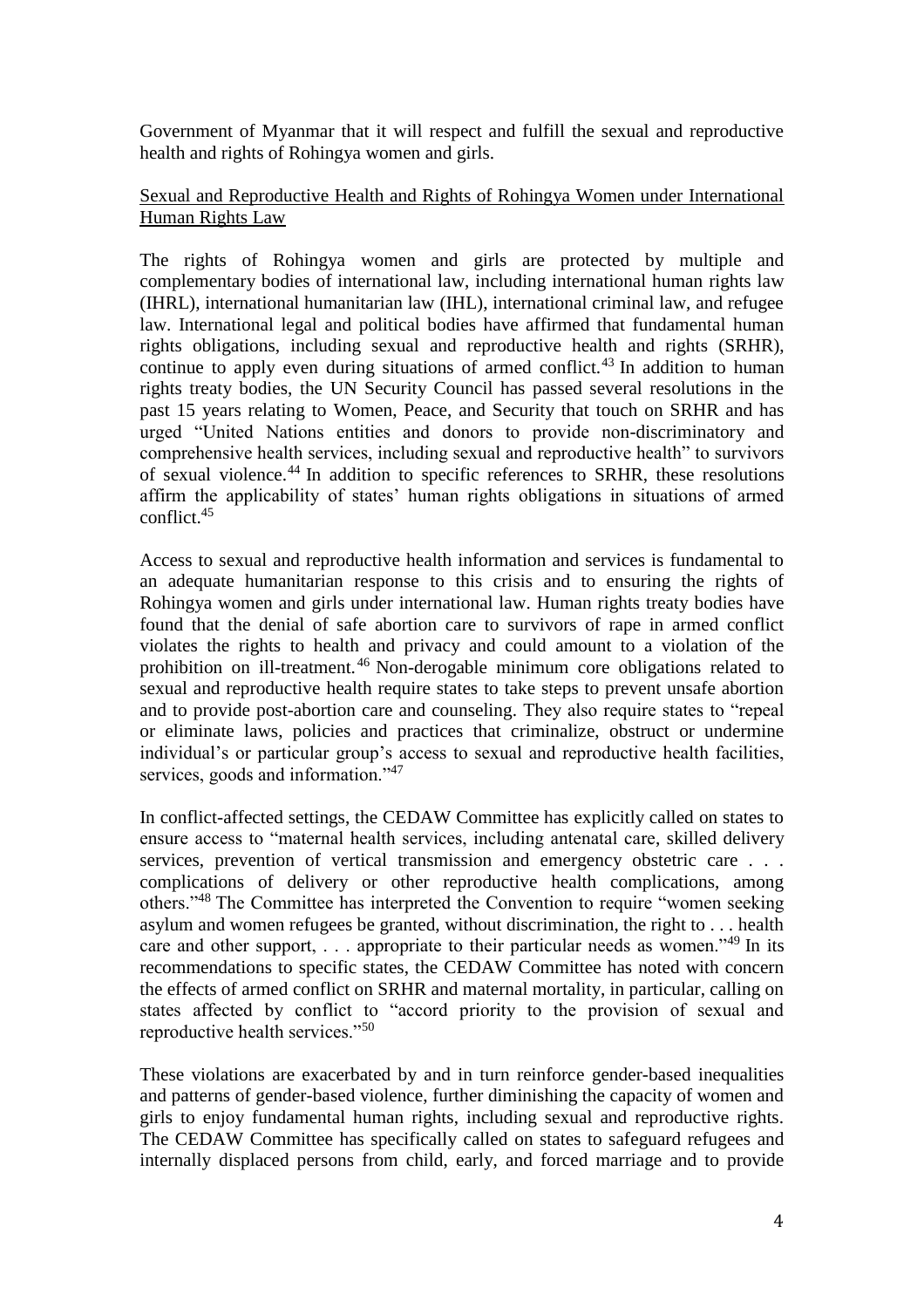them with immediate access to medical services and to create accountability mechanisms for gender-based violence in all displacement settings.<sup>51</sup>

Ensuring adequate protection of the rights of Rohingya women and girls in the wake of violence in Rakhine will also require addressing violations of reproductive rights occurring in refugee camps outside of Myanmar. Treaty monitoring bodies have expressed concern regarding grave risks to sexual and reproductive health faced by Rohingya women and girls. The Committee on Economic Social and Cultural Rights, in its Concluding Observations on the initial report of Bangladesh, noted the lack of access for Rohingya refugees to "healthcare services, education and other basic services" outside refugee camps due to the absence of their legal status.<sup>52</sup> The Human Rights Committee expressed concern that Rohingya women and girls are exposed to "sexual and gender-based violence and domestic violence" in refugee camps in Bangladesh.<sup>53</sup> Similarly, in its report on the upcoming Universal Periodic Review of Bangladesh at Human Rights Council, OHCHR has noted that the United Nations High Commissioner for Refugees (UNHCR) was concerned about "increasing gender-based violence against unregistered Rohingya women and girls" and recommended that Bangladesh ensure that all refugee and stateless women and girls have "effective access to justice."<sup>54</sup> The stakeholders' submissions for the upcoming Universal Periodic Review also expressed concern regarding "limited access to health for many Rohingya women and girls living with HIV/AIDS."<sup>55</sup>

## Suggested Recommendations

The lack of crucial sexual and reproductive health services constitutes widespread violations of the sexual and reproductive rights of Rohingya women and girls displaced as a result of conflict. The Center respectfully requests that the Committee consider making the following recommendations to the Government of Myanmar:

- Immediately stop the violence and persecution against Rohingyas, including Rohingya women and girls.
- Eliminate all forms of discrimination against the Rohingya population, including particularly in access to sexual and reproductive health services by Rohingya women and girls.
- Immediately investigate, prosecute and punish the perpetrators of violence against the Rohingya population, including sexual violence against women and girls and ensure the participation of Rohingya women and girls in any accountability process.
- Rehabilitate the victims of violence and armed conflict by creating safe and habitable conditions in the Rakhine state for Rohingyas and returning Rohingya refugees and ensure that women and girls subjected to sexual violence are provided required psycho-social and sexual and reproductive health services.
- Ensure the availability of sexual and reproductive health services for Rohingya women, including those internally displaced by ongoing conflict; sexual and reproductive health services include obstetric, prenatal, and postnatal care; contraceptive information and services, including emergency contraception; and safe abortion services for victims of rape and sexual violence and married girls.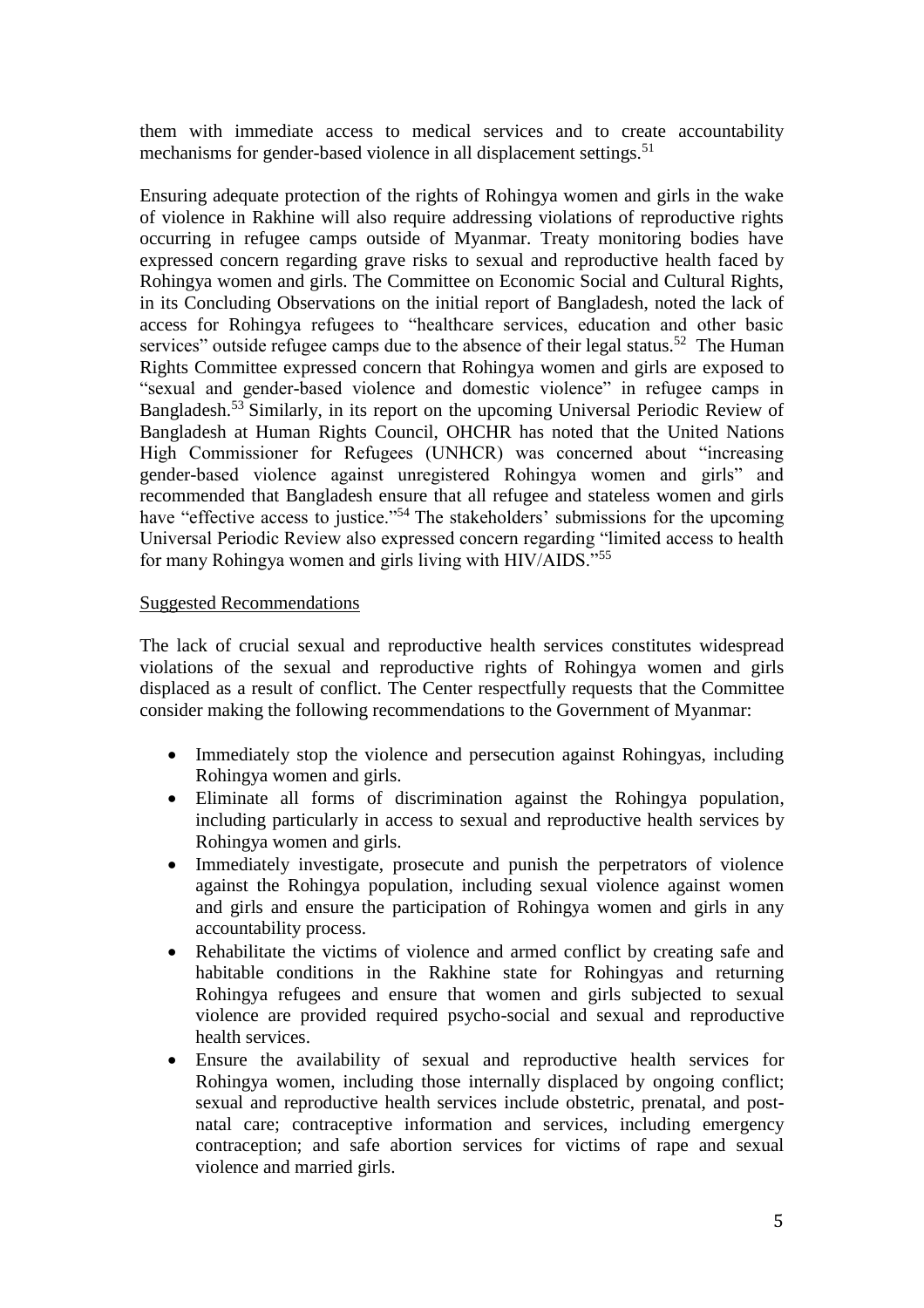- Ensure participation of Rohingya women and girls in the process of development and implementation of programs, including sexual and reproductive health services, and set up clear monitoring mechanisms to ensure access to and quality of services.
- Ensure the quality of services and adherence to standards, including local staff training and capacity building, supervision and mentoring.

It is further requested that, given the large number of Rohingya women and girls in refugee camps in Bangladesh, the Committee make the following recommendations to the Government of Bangladesh, relevant UN agencies, and humanitarian organizations to work together to:

- Ensure that Rohingya women and girls in refugee camps have access to quality sexual and reproductive health services including obstetric care, contraceptive information and services, including emergency contraception, counseling and safe abortion services for victims of rape and sexual violence and married girls in refugee camps.
- Ensure that the opinions of Rohingya women and girls in refugee camps are taken into account in the process of development and implementation of programs, including sexual and reproductive health services.
- Refrain from entering into a repatriation agreement with the Government of Myanmar prior to firm and plausible commitments by Myanmar that it will not commit further violence against Rohingya women and girls,and will guarantee them access to quality sexual and reproductive health and services.

If you would like more information or have any questions, please contact Sara Malkani of the Center for Reproductive Rights [\(smalkani@reprorights.org\)](mailto:smalkani@reprorights.org).

Respectfully submitted,

Center for Reproductive Rights

 $\overline{a}$ <sup>1</sup> UNITED NATIONS POPULATION FUND (UNFPA), MYANMAR: ANNUAL REPORT 2017, 11 (2017) *available at*

[https://reliefweb.int/sites/reliefweb.int/files/resources/Annual%20Report%20UNFPA%20Myanmar%2](https://reliefweb.int/sites/reliefweb.int/files/resources/Annual%20Report%20UNFPA%20Myanmar%202017.pdf) [02017.pdf](https://reliefweb.int/sites/reliefweb.int/files/resources/Annual%20Report%20UNFPA%20Myanmar%202017.pdf) [hereinafter UNFPA, MYANMAR: ANNUAL REPORT 2017].

<sup>2</sup> *Id.*

<sup>3</sup> Myanmar Penal Code, 1861, arts. 312-316.

<sup>4</sup> INTERNATIONAL ORGANIZATION OF MIGRATION, IOM APPEAL (MYANMAR/RAKHINE STATE), 4 (April 2016-April 2018), *available at* 

https://www.iom.int/sites/default/files/country\_appeal/file/IOM-Myanmar-Appeal-April-2016- April-2018.pdf.

<sup>5</sup> UNICEF, MATERNAL AND NEWBORN HEALTH DISPARITIES: MYANMAR, 6 (2016) *available at*  https://data.unicef.org/wp-content/uploads/country\_profiles/Myanmar/country%20profile\_MMR.pdf*.* <sup>6</sup> UNFPA, MYANMAR: ANNUAL REPORT 2017, *supra* note 1 at 18.

<sup>7</sup> Krishnadev Calamur, *The Misunderstood Roots of Burma's Rohingya Crisis*, THE ATLANTIC (2017) *available at* [https://www.theatlantic.com/international/archive/2017/09/rohingyas-burma/540513.](https://www.theatlantic.com/international/archive/2017/09/rohingyas-burma/540513)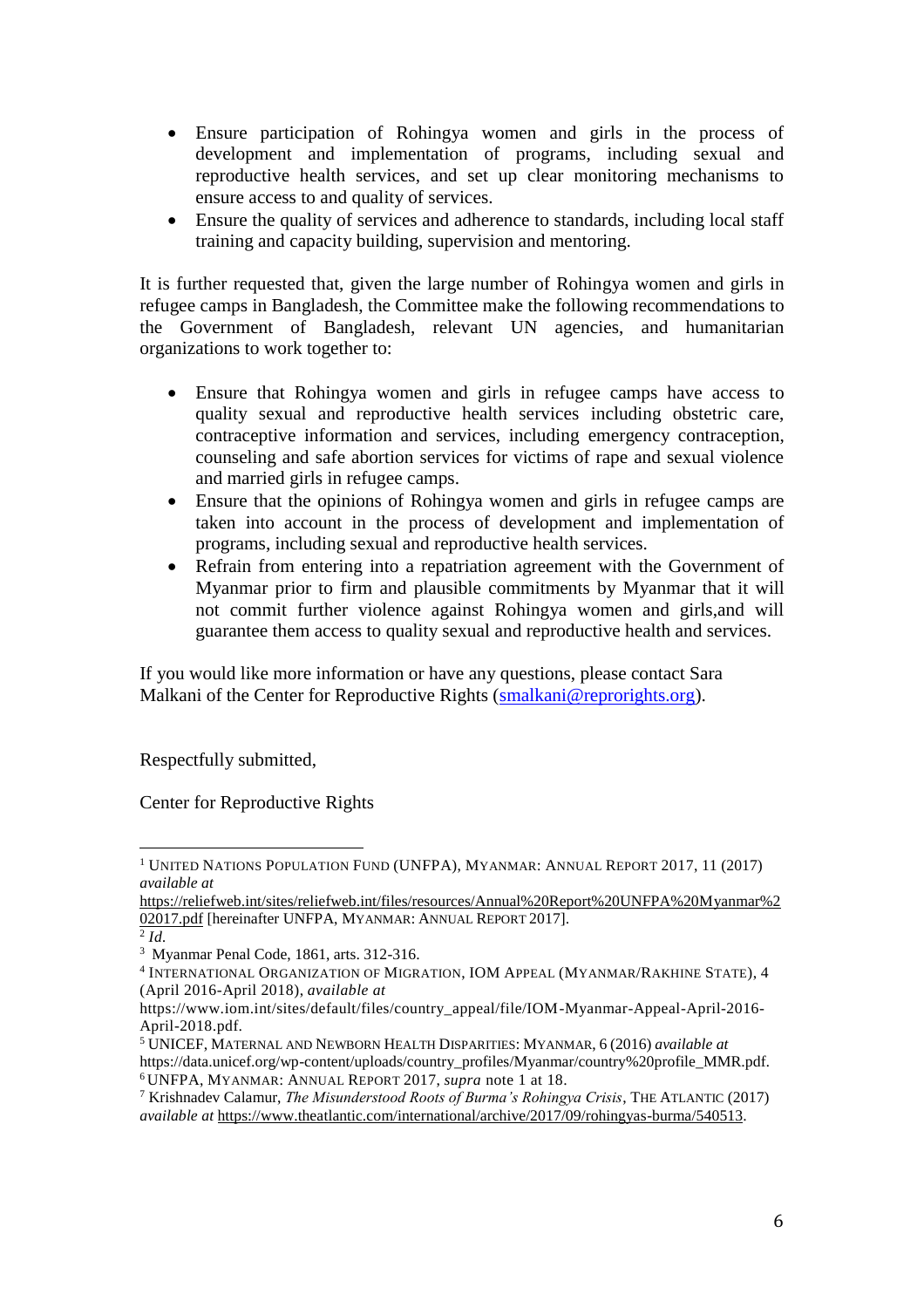$\overline{a}$ <sup>8</sup> United Nations Security Council, Report of the Secretary General on Conflict-Related Sexual Violence, para. 55, S/2018/250, (23 March 2018) [hereinafter Report of the Secretary General on Conflict-Related Sexual Violence].

9 INTER-AGENCY WORKING GROUP, WOMEN AND GIRLS CRITICALLY UNDERSERVED IN ROHINGYA REFUGEE RESPONSE (2018), *available at*

[https://reliefweb.int/sites/reliefweb.int/files/resources/IAWG%20Statement%20on%20Rohingya%20H](https://reliefweb.int/sites/reliefweb.int/files/resources/IAWG%20Statement%20on%20Rohingya%20Humanitarian%20Response.pdf) [umanitarian%20Response.pdf.](https://reliefweb.int/sites/reliefweb.int/files/resources/IAWG%20Statement%20on%20Rohingya%20Humanitarian%20Response.pdf)

<sup>10</sup> Andrew Gilmore, *Support, Care for Victims A Must*, NEW AGE OPINION (2018), *available at* [http://www.newagebd.net/article/40136/support-care-for-victims-a-must.](http://www.newagebd.net/article/40136/support-care-for-victims-a-must)

11 HUMAN RIGHTS WATCH, "ALL OF MY BODY WAS PAIN": SEXUAL VIOLENCE AGAINST ROHINGYA WOMEN AND GIRLS IN BURMA (2017), *available at* [https://www.hrw.org/report/2017/11/16/all-my](https://www.hrw.org/report/2017/11/16/all-my-body-was-pain/sexual-violence-against-rohingya-women-and-girls-burma#page)[body-was-pain/sexual-violence-against-rohingya-women-and-girls-burma#page](https://www.hrw.org/report/2017/11/16/all-my-body-was-pain/sexual-violence-against-rohingya-women-and-girls-burma#page) [hereinafter SEXUAL VIOLENCE AGAINST ROHINGYA WOMEN AND GIRLS IN BURMA].

<sup>12</sup> Report of the Secretary General on Conflict-Related Sexual Violence, *supra* note 8 at 55.

<sup>13</sup> Susannah Savage, 'A lot of shame': Rohingya camps brace for wave of babies conceived in rape, THE WASHINGTON POST (2018), *available at* [https://www.washingtonpost.com/world/asia\\_pacific/a](https://www.washingtonpost.com/world/asia_pacific/a-lot-of-shame-rohingya-camps-brace-for-wave-of-babies-conceived-in-rape/2018/05/21/8bf9be3c-45b4-11e8-b2dc-b0a403e4720a_story.html?utm_term=.b380fa2dfdfd)[lot-of-shame-rohingya-camps-brace-for-wave-of-babies-conceived-in-rape/2018/05/21/8bf9be3c-45b4-](https://www.washingtonpost.com/world/asia_pacific/a-lot-of-shame-rohingya-camps-brace-for-wave-of-babies-conceived-in-rape/2018/05/21/8bf9be3c-45b4-11e8-b2dc-b0a403e4720a_story.html?utm_term=.b380fa2dfdfd) [11e8-b2dc-b0a403e4720a\\_story.html?utm\\_term=.b380fa2dfdfd.](https://www.washingtonpost.com/world/asia_pacific/a-lot-of-shame-rohingya-camps-brace-for-wave-of-babies-conceived-in-rape/2018/05/21/8bf9be3c-45b4-11e8-b2dc-b0a403e4720a_story.html?utm_term=.b380fa2dfdfd)

<sup>14</sup> Report of the Secretary General on Conflict-Related Sexual Violence, *supra* note 8 at 55; Nicholas Kristoff, *I Saw A Genocide In Slow Motion*, THE NEW YORK TIMES (2018), *available at* [https://www.nytimes.com/2018/03/02/opinion/i-saw-a-genocide-in-slow-motion.html.](https://www.nytimes.com/2018/03/02/opinion/i-saw-a-genocide-in-slow-motion.html) 

<sup>15</sup> OFFICE OF THE SPOKESPERSON OF THE SECRETARY GENERAL, HIGHLIGHTS OF THE NOON BRIEFING BY FARHAN HAQ, DEPUTY SPOKESMAN OF THE SECRETARY GENERAL ANTÓNIO GUETERRES (1 MAY 2018), *available at* https://www.un.org/sg/en/content/highlight/2018-05-01.html*.*

<sup>16</sup> UNFPA, MYANMAR: ANNUAL REPORT 2017, *supra* note 1 at 18.

<sup>17</sup> *Id.,* at 25.

<sup>18</sup> *Id.,* at 18.

<sup>19</sup> RECOGNISING THE ROHINGYA PEOPLE, 388 THE LANCET 2714 (2016), *available at* https://www.thelancet.com/journals/lancet/article/PIIS0140-6736(16)32458-8/fulltext.

<sup>20</sup> ARROW, MYANMAR/BURMA: BREAKING BARRIERS, ADVOCATING SEXUAL AND REPRODUCTIVE HEALTH AND RIGHTS, 21 (2016).

<sup>21</sup> UN Security Council, 8234<sup>th</sup> Meeting, *Armed Groups, Government Forces Continue Wielding Sexual Violence as Tool of War Despite Progress in Ending Impunity, Security Council Hears in Daylong Debate* (2018), *available at* [https://www.un.org/press/en/2018/sc13299.doc.htm.](https://www.un.org/press/en/2018/sc13299.doc.htm) 

<sup>22</sup> UN Women, *Gender Brief on Rohingya Refugee Crisis Response in Bangladesh*, 2 (2018), *available at* [http://www2.unwomen.org/-/media/field%20office%20eseasia/docs/publications/2017/10/gender-](http://www2.unwomen.org/-/media/field%20office%20eseasia/docs/publications/2017/10/gender-advocacy-paper-for-rohingya-refugee-crisis-response-in-bangladesh-r10.pdf?la=en&vs=2521)

[advocacy-paper-for-rohingya-refugee-crisis-response-in-bangladesh-r10.pdf?la=en&vs=2521.](http://www2.unwomen.org/-/media/field%20office%20eseasia/docs/publications/2017/10/gender-advocacy-paper-for-rohingya-refugee-crisis-response-in-bangladesh-r10.pdf?la=en&vs=2521)  $^{23}$  Inter Agency Working Group, Women and Girls Critically Underserved in Rohingya REFUGEE RESPONSE (2018), *available at*

[https://reliefweb.int/sites/reliefweb.int/files/resources/IAWG%20Statement%20on%20Rohingya%20H](https://reliefweb.int/sites/reliefweb.int/files/resources/IAWG%20Statement%20on%20Rohingya%20Humanitarian%20Response.pdf) [umanitarian%20Response.pdf](https://reliefweb.int/sites/reliefweb.int/files/resources/IAWG%20Statement%20on%20Rohingya%20Humanitarian%20Response.pdf) [hereinafter WOMEN AND GIRLS CRITICALLY UNDERSERVED IN ROHINGYA].

<sup>24</sup> *Id.*

25 WOMEN AND GIRLS CRITICALLY UNDERSERVED IN ROHINGYA, *supra* note 23.

<sup>26</sup> *Id.*

<sup>27</sup> *Id.*

<sup>28</sup> Bangladesh Penal Code, 1860, secs 312-216.

<sup>29</sup> BANGLADESH FAMILY PLANNING DEPARTMENT, MINISTRY OF HEALTH, NATIONAL GUIDELINES ON MENSTRUAL REGULATION (2013).

<sup>30</sup> Susheela Singh et al., *The Incidence of Menstrual Regulation Procedures and Abortion in Bangladesh* 38 INTERNATIONAL PERSPECTIVES ON SEXUAL AND REPRODUCTIVE HEALTH 3, 122(2012). <sup>31</sup> WOMEN AND GIRLS CRITICALLY UNDERSERVED IN ROHINGYA, *supra* note 23.

<sup>32</sup> Susannah Savage, *'A Lot of Shame': Rohingya camps brace for wave of babies conceived in rape,*THE WASHINGTON POST (2018) available at

https://www.washingtonpost.com/world/asia\_pacific/a-lot-of-shame-rohingya-camps-brace-for-waveof-babies-conceived-in-rape/2018/05/21/8bf9be3c-45b4-11e8-b2dc-

b0a403e4720a\_story.html?noredirect=on&utm\_term=.00039399fb14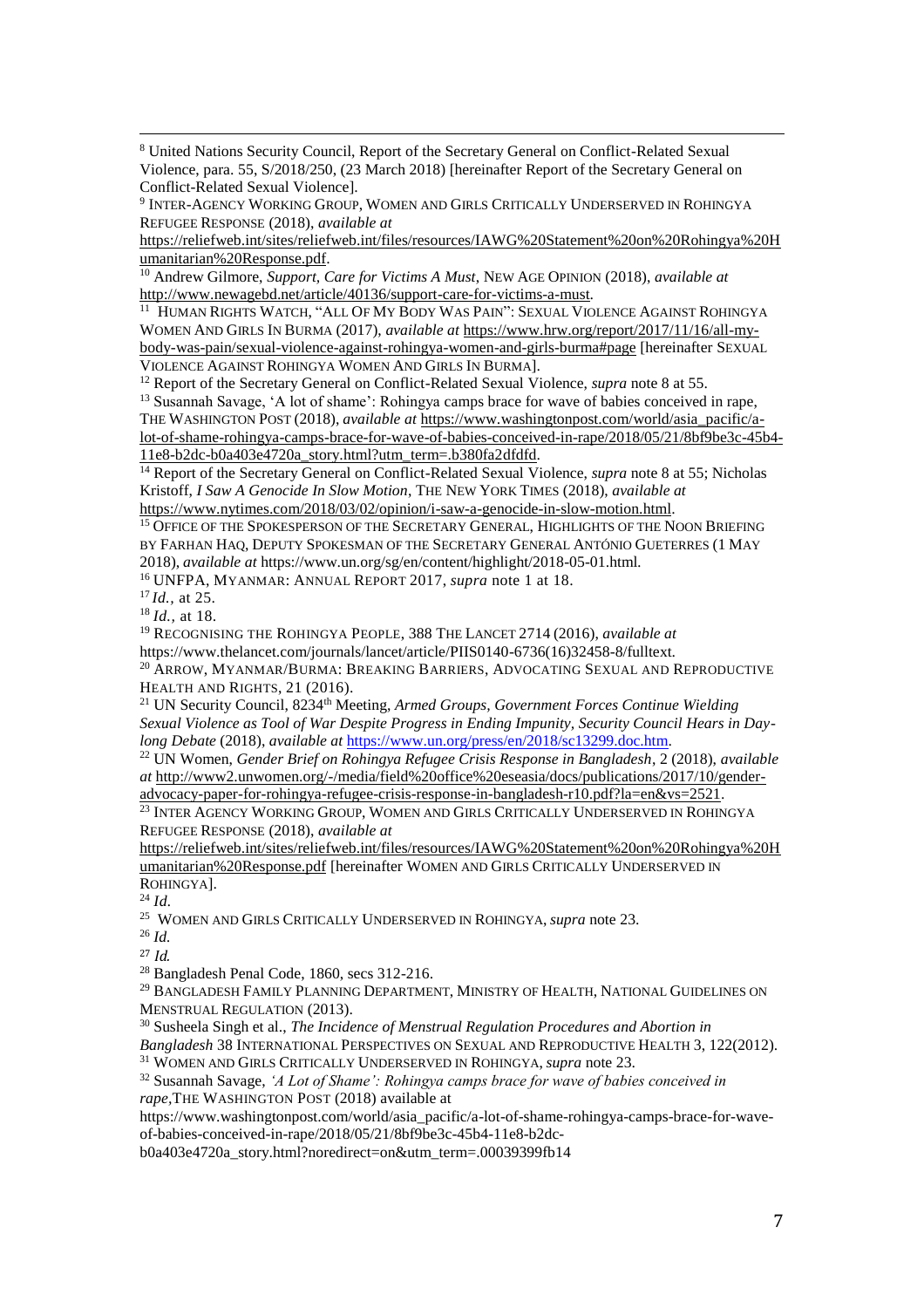<sup>33</sup> SEXUAL VIOLENCE AGAINST ROHINGYA WOMEN AND GIRLS IN BURMA, *supra* note 11.

<sup>34</sup> Charles Stratford, *Bangladesh: Trafficking of girls rife in Rohingya camps*, AL-JAZEERA (2018) *available at* https://www.aljazeera.com/news/2018/01/bangladesh-women-children-trafficking-riferohingya-camps-180129061417161.html

<sup>35</sup> UNFPA, AS ROHINGYA REFUGEE CRISIS ESCALATES, WOMEN EMERGE AS FRONT-LINE RESPONDERS (2017) *available at* [https://www.unfpa.org/news/rohingya-refugee-crisis-escalates-women-emerge](https://www.unfpa.org/news/rohingya-refugee-crisis-escalates-women-emerge-front-line-responders)[front-line-responders.](https://www.unfpa.org/news/rohingya-refugee-crisis-escalates-women-emerge-front-line-responders) 

<sup>36</sup> *Id.;* Ann Taylor, *Child Marriage in the Rohingya Camps in Bangladesh*, THE ATLANTIC (2017). <sup>37</sup> Special Rapporteur on violence against women, its causes and consequences, *Rep. of the Special Rapporteur on violence against women, its causes and consequences, Rashida Manjoo – Addendum – Mission to India,* para. 13, U.N. Doc. A/HRC/26/38/Add.1 (2014).

<sup>38</sup> WORLD HEALTH ORGANIZATION, MATERNAL MORTALITY: FACT SHEET (2016), *available at* http://www.who.int/mediacentre/factsheets/fs348/en/.

<sup>39</sup> WOMEN AND GIRLS CRITICALLY UNDERSERVED IN ROHINGYA, *supra* note 23; SEXUAL VIOLENCE AGAINST ROHINGYA WOMEN AND GIRLS IN BURMA, *supra* note 11.

<sup>40</sup> Report of the Secretary General on Conflict-Related Sexual Violence, *supra* note 8 at 55. <sup>41</sup> Hannah Ellis Peterson and Kaamil Ahmed, *Start of Rainy Season Exposes Risks for Rohingya Refugees in Bangladesh*, THE GUARDIAN (2018) *available at*

[https://www.theguardian.com/world/2018/apr/18/first-monsoon-rain-exposes-risks-for-rohingya](https://www.theguardian.com/world/2018/apr/18/first-monsoon-rain-exposes-risks-for-rohingya-refugees-in-bangladesh)[refugees-in-bangladesh.](https://www.theguardian.com/world/2018/apr/18/first-monsoon-rain-exposes-risks-for-rohingya-refugees-in-bangladesh) 

<sup>42</sup> Bill Frelick, *Yes to Refugee Repatriation, but First Things First*, HUMAN RIGHTS WATCH (2018), *available at* [https://www.hrw.org/news/2018/04/01/yes-refugee-repatriation-first-things-first.](https://www.hrw.org/news/2018/04/01/yes-refugee-repatriation-first-things-first)

<sup>43</sup> *See* Legal Consequences of the Construction of a Wall in the Occupied Palestinian Territory, Advisory Opinion, 2004 I.C.J., para. 136 (July 9); Legality of the Threat or Use of Nuclear Weapons, Advisory Opinion, 1996 I.C.J., para. 25 (July 8); S.C. Res. 2122, preamble, U.N. Doc. S/RES/2122 (Oct. 18, 2013); S.C. Res. 1325, para. 9, U.N. Doc. S/RES/1325 (Oct. 31, 2000). <sup>44</sup> S.C. Res. 2106, para. 19, U.N. Doc. S/RES/2106 (June 24, 2013).

<sup>45</sup> *Id.*

 $\overline{a}$ 

<sup>46</sup> *See, e.g.* CEDAW Committee, *Concluding Observations: Syria*, para. 40, U.N. Doc. CEDAW/C/SYR/CO/2 (2014); *Democratic Republic of the Congo*, para. 32(e), U.N. Doc. CEDAW/C/COD/CO/6-7 (2013); Human Rights Committee, *Concluding Observations: Democratic Republic of the Congo*, paras. 13-14, U.N. Doc. CCPR/C/COD/CO/3 (2006).

<sup>47</sup> Committee on Economic, Social and Cultural Rights, *General Comment No. 22: on the right to sexual and reproductive* health (art. 12 of the International Covenant on Economic, Social, and Cultural Rights), para. 49, U.N. Doc. E/C.12/GC/22 (2016).

<sup>48</sup> *See* CEDAW Committee, *General Recommendation No. 30 on women in conflict prevention, conflict*  and post-conflict situations (56<sup>th</sup> Sess., 2010), para. 52(c), U.N. Doc. CEDAW/C/GC/30 (2013).

<sup>49</sup> CEDAW Committee, *General Recommendation No. 32 on the gender-related dimensions of refugee status, asylum, nationality and statelessness of women (59<sup>th</sup> Sess., 2014), paras. 33-34, U.N. Doc.* CEDAW/C/GC/32.

<sup>50</sup> CEDAW Committee, *Concluding Observations: Central African Republic*, para. 40(b), U.N. Doc. CEDAW/C/CAF/CO/1-5 (2014); *Democratic Republic of the Congo*, paras. 35-36, U.N. Doc. CEDAW/C/COD/CO/5 (2006) (noting concern "about the highly negative impact on maternal and infant mortality and morbidity rates of the protracted armed conflict, which resulted in lack of access to obstetric care, dilapidated clinics and lack of utilization of existing services during pregnancy and childbirth" and recommending the state take steps to improve women's access to emergency obstetric care and health-related services, in particular).

<sup>51</sup> CEDAW Committee, *Gen. Recommendation No. 35 on gender-based violence against women,*  updating general recommendation No. 19 (67<sup>th</sup> Sess., 2017), para. 57, U.N. Doc. CEDAW/C/GC/35. <sup>52</sup> Committee on Economic Social and Cultural Rights, *Concluding Observations on Initial Report of Bangladesh*, para. 27, U.N. Doc. E/C.12/BDG/CO/R.1 (2018).

<sup>53</sup> Human Rights Committee, *Concluding Observations on Initial Report Of Bangladesh*, para. 17, U.N. Doc. CCPR/C/BGD/CO/1.

<sup>54</sup> Office of High Commissioner on Human Rights, *Report on Bangladesh for thirtieth session of Human Rights Council*, para 70, U.N. Doc. A/HRC/WG.6/30/3GD/2 (2018).